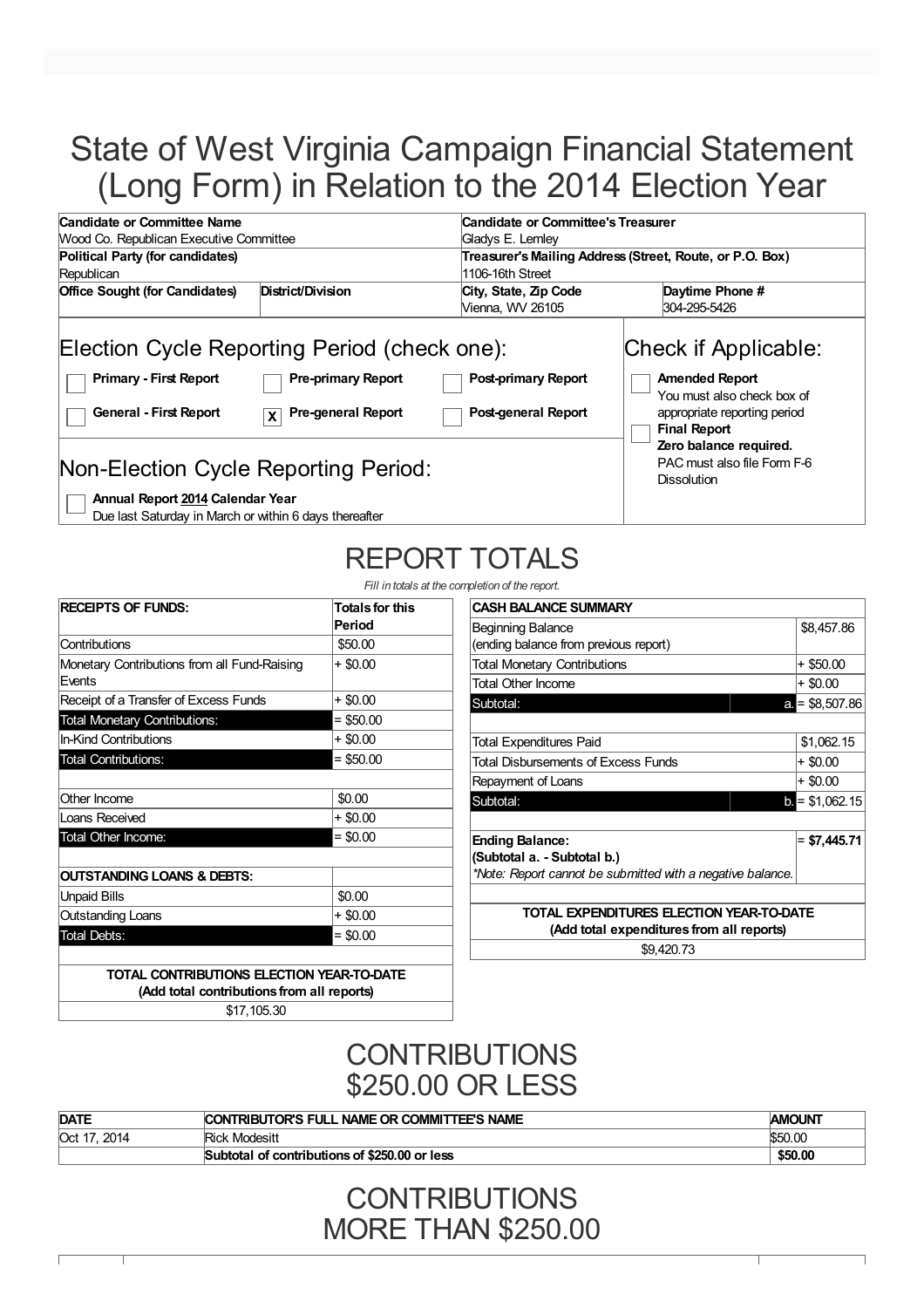| <b>DATE</b> | CONTRIBUTOR'S FULL NAME OR COMMITTEE'S NAME         | <b>AMOUNT</b> |
|-------------|-----------------------------------------------------|---------------|
|             | Subtotal of all contributions of more than \$250,00 | \$0.00        |
|             | Subtotal of all contributions of \$250 or less      | \$50.00       |
|             | <b>Total Contributions:</b>                         | \$50.00       |

### FUND-RAISING EVENTS

#### **All monetary contributions received at a fundraiser must be reported in the Event Summary below.**

If contributor's name and amount are not listed, the contribution must be turned over to the West Virginia General Revenue Fund. The only exception to this rule may apply to political party executive committees. (WV Code 3-8-5a).

### OTHER INCOME: INTEREST, REFUNDS, MISCELLANEOUS **RECEIPTS**

**Date Source of Income Type of Receipt Amount Total Other Income: \$0.00**

### IN-KIND CONTRIBUTIONS

| Date | Name and Contributor Information | <b>Description of Contribution</b>  | Value  |
|------|----------------------------------|-------------------------------------|--------|
|      |                                  | <b>Total In-Kind Contributions:</b> | \$0.00 |

## LOANS

#### **West Virginia Code: §3-8-5f. Loans to candidates, organizationsor persons for election purposes.**

"Every candidate, financial agent, person or association of persons or organization advocating or opposing the nominationor election of any candidate or the passage or defeat of any issue or item to be voted upon may not receive any money or anyother thing of value toward election expenses except from the candidate, his or her spouse or a lending institution. All loans shallbe evidenced by a written agreement executed by the lender, whether the candidate, his or her spouse, or the lending institution. Such agreement shall state the date and amount of the loan, the terms, including interest and repayment schedule, and adescription of the collateral, if any, and the full names and addresses of all parties to the agreement. A copy of the agreementshall be filed with the financial statement next required after the loan is executed."

The loan agreement must include all items asked for in the statute. (See above.) The loan agreement does not have to follow a certain format; generally, if all the required information is listed, any format is acceptable. Candidates or political committees that take out a loan for the campaign through a bank or other commercial lending institution must include a copy of the loan agreement executed with that bank or institution. Candidates should not take out loans which are partially for personal use and partially for the campaign. It is almost impossible to keep reporting straight in this case. Any money a candidate contributes to his or her campaign committee with the hope of repayment must be treated as a loan and reported in this section. When a candidate determines that no further repayment can be expected, the loan can be reported as repaid in this section by entering the amount left to repay in the repayments column and reporting the same amount as a contribution from the candidate on Page 2. **These loans** must be executed in writing. Caution: Candidates may not carry outstanding loans from one campaign to the next. Each campaign is **separate. Funds from a current campaign cannot be used to repay a loan from a previous campaign.**

### HOW TO REPORT LOANS

- 1. Each loan for your campaign should be listed on a separate line. (Each time youloan money to the campaign or get a loan, it is considered to be a separate loan.)Include the following information on the form below.
	- a. loans(s) from prior reporting periods and the balance of each loan(Col A.) If a payment was made on the loan, list that in Col. C. **Any loan thatwas repaid in previous reporting periodsdoesnot need to be listed.**
	- b. new loans, the amount (Col. B), any repayments (Col. C), and thebalance (Col. D.)
- 2. **Attach a copy of the loan agreement for each loan received during the reporting period.**

## LOANS (CONTINUED)

| <b>Bank Loans:</b> List name & address or financial institution | Column A                                      |                | Column B      |             | Column <sub>C</sub> | Column D                                    |
|-----------------------------------------------------------------|-----------------------------------------------|----------------|---------------|-------------|---------------------|---------------------------------------------|
| Candidate or Candidate's Spouse Loans: List name,               | Balance of <b>previous</b> Amount of new loan |                |               |             | Repayments during   | Balance outstanding                         |
| residence and mailing address of person(s) making or            | loan at end of period received during period  |                |               |             | period              | at end of period                            |
| cosigning loan                                                  |                                               |                |               |             |                     |                                             |
|                                                                 | Amount                                        | Date           | <b>Amount</b> | <b>Date</b> | Amount              | <b>Amount</b>                               |
|                                                                 |                                               | Loans Received |               |             |                     | <b>Repayment of Loans Outstanding Loans</b> |
|                                                                 |                                               |                |               |             |                     |                                             |

### **ITEMIZED EXPENDITURES**

Outdoor Ad \$700.00